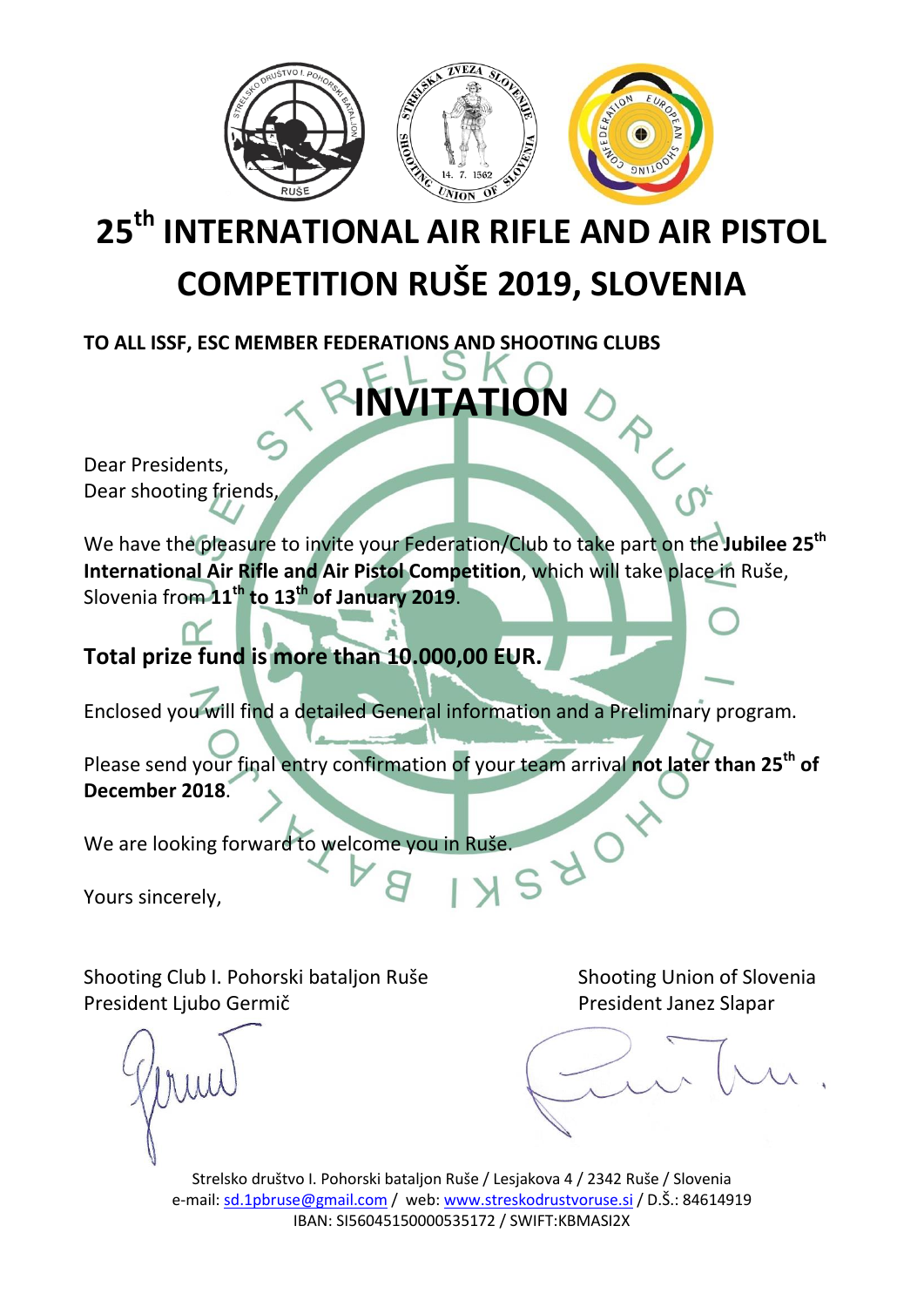#### **GENERAL INFORMATIONS**

**Time:** <sup>th</sup> to 13<sup>th</sup> of January 2019

**Place:** Shooting range Ruše, Šolska ulica 16, 2342 Ruše, Slovenia

**Rules:** ISSF

**Targets:** 45 Sius Ascor

**Shooting events:** Air rifle men, women (teams and individual) Air pistol men, women (teams and individual) Air rifle men junior, women junior (teams and individual) Air pistol men junior, women junior (teams and individual) Mixed Team Air Rifle Mixed Team Air Pistol

**Prizes: Total prize fund is more than 10.000,00 EUR.**

The new Olympic discipline MIXED TEAM will be perform on Friday, 11th January and will be awarded with **financial prizes in cash** and medals.

The competition on Saturday is dedicated to the  $8<sup>th</sup>$  January Ruše municipal celebration. In Friday also will be perform all junior events.

On Sunday is competition for the Grand Prix of Ruše. The prizes for the winners on GP Ruše include medals as well as the **prizes in cash**. Teams: the firs three teams on Saturday and Sunday will get a cup.

**Accommodation with meals:**

#### *Hotel Veter* (Mariborska cesta 31, 2342 Ruše)

**Single room** including breakfast (lunch and dinner on location of Dormitory) per person/night with all taxes 55€

**Double room** including breakfast (lunch and dinner on location of Dormitory) per person/night with all taxes 45€

**Triple/four person room** including breakfast (lunch and dinner on location of Dormitory) per person/night with all taxes 40€

#### *Dormitory* (Šolska ulica 16, 2342 Ruše)

**Single room** including breakfast, lunch, dinner and all taxes per person/night 46€ Double room including breakfast, lunch, dinner and all taxes per person/night 40€ Triple room including breakfast, lunch, dinner and all taxes per person/night 35€

Strelsko društvo I. Pohorski bataljon Ruše / Lesjakova 4 / 2342 Ruše / Slovenia e-mail: [sd.1pbruse@gmail.com](mailto:sd.1pbruse@gmail.com) / web: [www.streskodrustvoruse.si](http://www.streskodrustvoruse.si/) / D.Š.: 84614919 IBAN: SI56045150000535172 / SWIFT:KBMASI2X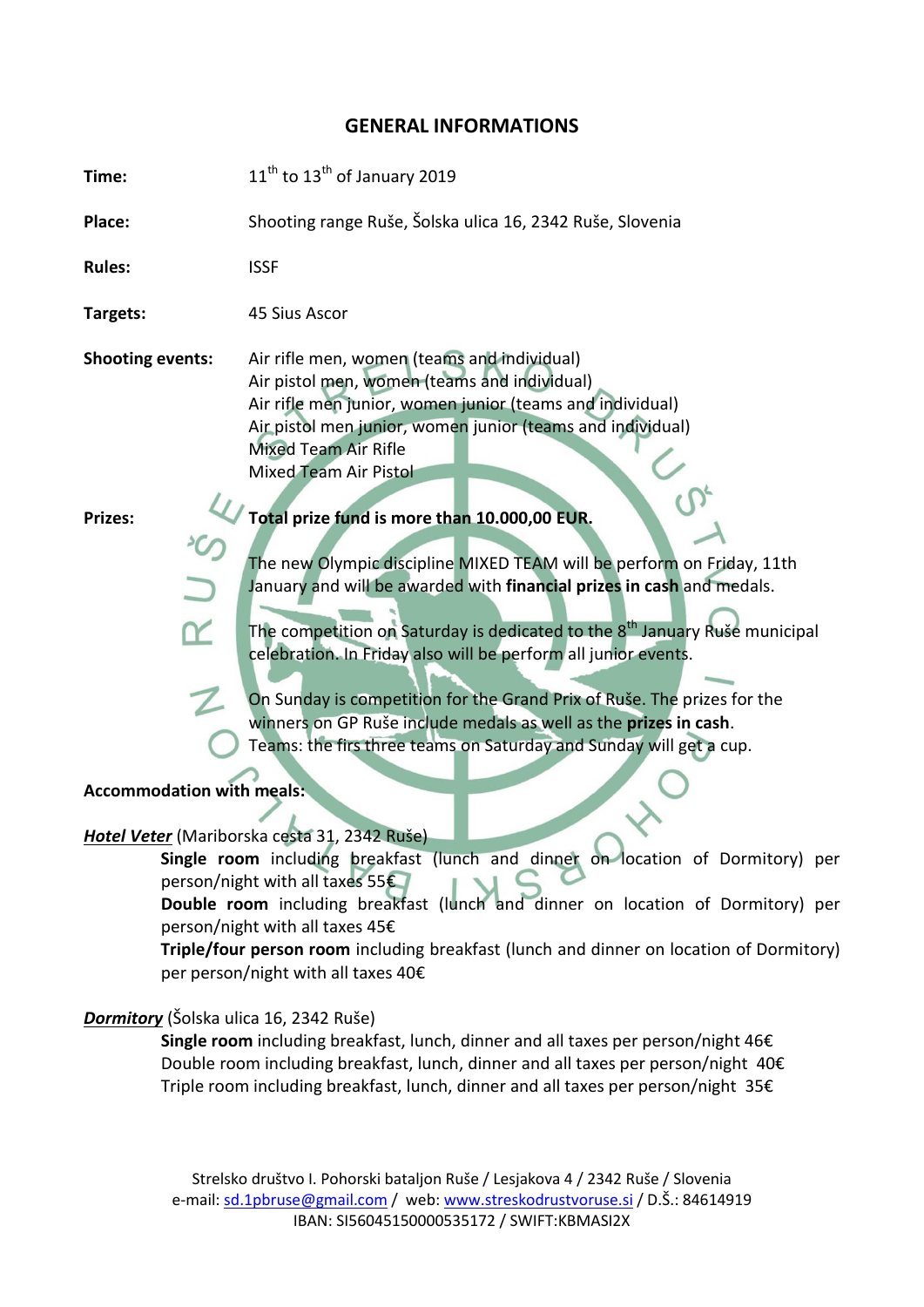**Entry fees:** 20 € per one shooter of Mixed Team 35 € per shooter / per event / per competition on Saturday and Sunday

> The advantage of participation in the competition will have shooters who will compete on all three days of the competition and members of national teams.

#### **The deposit of 100% of the entry fee must be transferred to the Organizing Committee at latest 5 days before the Competition day (6th January 2019).**

The deposit for the entry fees must be transferred to the following bank account:

*Name and address of Bank:* NOVA KBM D.D., Ulica Vita Kraigherja 4, 2000 Maribor

**Swift code/BIC:** KBMASI2X *IBAN:* SI56 0451 5000 0535 172 Beneficiary: STRELSKO DRUŠTVO 1. POHORSKI BATALJON RUŠE, Lesjakova ulica 4, 2342 Ruše, Slovenia

**Cancellation** (ISSF Rule 3.7.4.3)

Any Shooting Club reducing the number of athletes, Competitions and/or officials after the Final Entry Deadline, is obligated to pay all applicable fees and costs including entry fees according to the number of athletes and entries on the Final Entry Forms originally received. If the applicable fees and costs are not paid no member of that Club may participate.

#### **Transport fees:**

Fee for transportation: from/to Airport Ljubljana to/from Ruše: EUR 15 per person, one direction (30 EUR both directions) - from/to Airport Graz to/from Ruše: EUR 10 per person, one direction (20 EUR both directions)

**Final entry forms: To be sent before 25th of December 2018 (see attached file)**

#### **PRELIMINARY PROGRAM**

11 th JAN 2019 - Friday

| 13.00           | Arrival of delegations                         |
|-----------------|------------------------------------------------|
| 13.00 - 14.30   | <b>Training</b>                                |
| $13.00 - 19.00$ | Equipment control                              |
| 14.50           | Competition Mixed Teams Air Rifle / Air Pistol |
|                 | Finals Mixed Teams Air Rifle / Air Pistol      |
| 20.00           | Technical meeting (Dormitory - meeting         |
|                 | room)                                          |
|                 |                                                |

12th JAN 2019 - Saturday 07.30 Equipment control

Strelsko društvo I. Pohorski bataljon Ruše / Lesjakova 4 / 2342 Ruše / Slovenia e-mail: [sd.1pbruse@gmail.com](mailto:sd.1pbruse@gmail.com) / web: [www.streskodrustvoruse.si](http://www.streskodrustvoruse.si/) / D.Š.: 84614919 IBAN: SI56045150000535172 / SWIFT:KBMASI2X